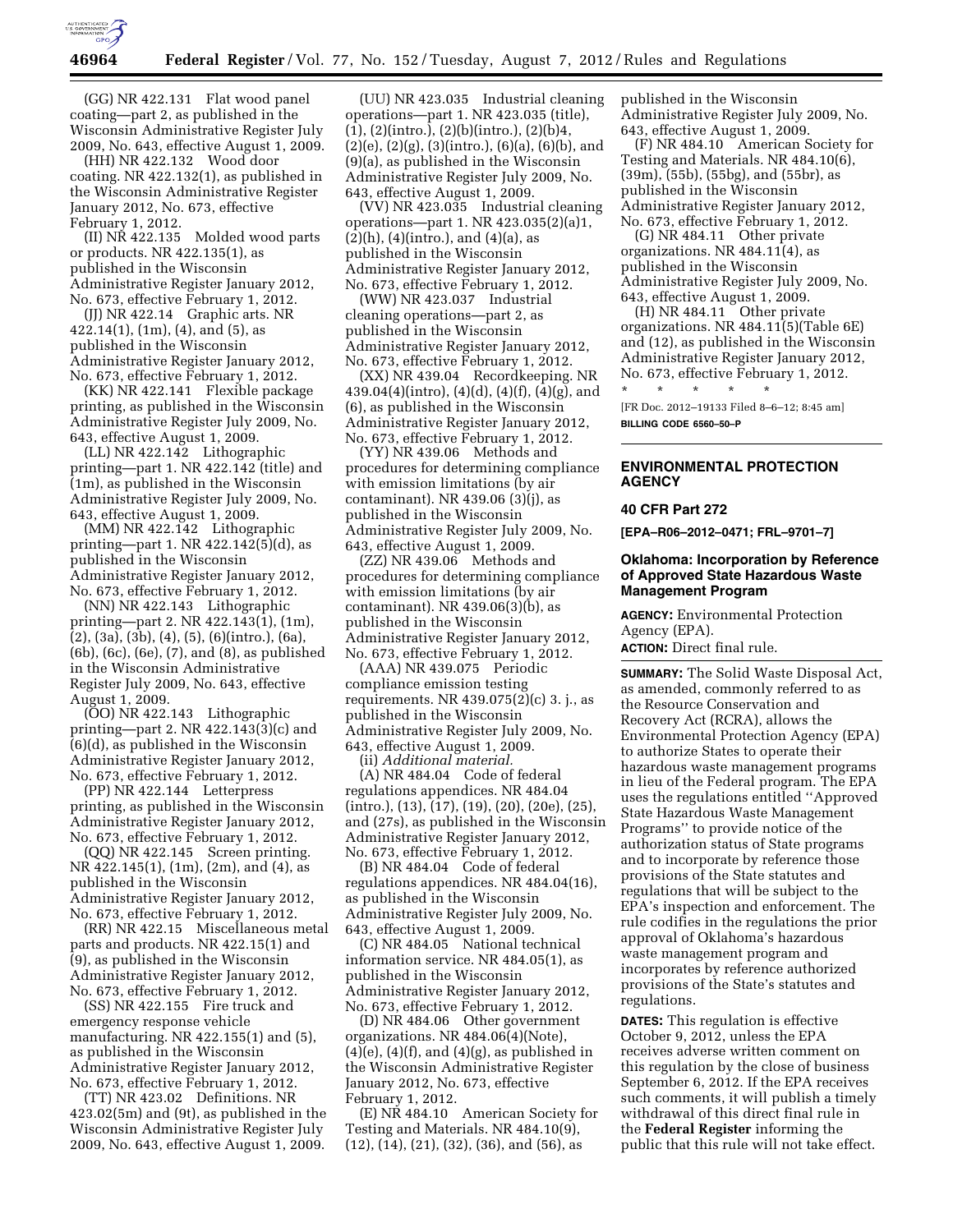The Director of the Federal Register approves this incorporation by reference as of October 9, 2012 in accordance with 5 U.S.C. 552(a) and 1 CFR part 51.

**ADDRESSES:** Submit your comments by one of the following methods:

1. *Federal eRulemaking Portal: [http://www.regulations.gov.](http://www.regulations.gov)* Follow the on-line instructions for submitting comments.

2. *Email: [patterson.alima@epa.gov](mailto:patterson.alima@epa.gov) or [banks.julia@epa.gov.](mailto:banks.julia@epa.gov)* 

3. *Mail:* Alima Patterson, Region 6, Regional Authorization Coordinator, or Julia Banks, Codification Coordinator, State/Tribal Oversight Section (6PD–O), Multimedia Planning and Permitting Division, EPA Region 6, 1445 Ross Avenue, Dallas, Texas 75202–2733.

4. *Hand Delivery or Courier:* Deliver your comments to Alima Patterson, Region 6, Regional Authorization Coordinator, State/Tribal Oversight Section (6PD–O), Multimedia Planning and Permitting Division, EPA Region 6, 1445 Ross Avenue, Dallas, Texas 75202– 2733.

*Instructions:* Direct your comments to Docket ID No. EPA–R06–RCRA–2012– 0471. EPA's policy is that all comments received will be included in the public docket without change, including personal information provided, unless the comment includes information claimed to be Confidential Business Information (CBI) or other information whose disclosure is restricted by statute. Do not submit information that you consider to be CBI or otherwise protected through *[http://](http://www.regulations.gov)  [www.regulations.gov,](http://www.regulations.gov)* or email. The Federal *<http://www.regulations.gov>*Web site is an ''anonymous access'' system, which means the EPA will not know your identity or contact information unless you provide it in the body of your comment. If you send an email comment directly to the EPA without going through *[http://](http://www.regulations.gov)* 

*[www.regulations.gov,](http://www.regulations.gov)* your email address will be automatically captured and included as part of the comment that is placed in the public docket and made available on the Internet. If you submit an electronic comment, the EPA recommends that you include your name and other contact information in the body of your comment and with any disk or CD–ROM you submit. If the EPA cannot read your comment due to technical difficulties, and cannot contact you for clarification, the EPA may not be able to consider your comment. Electronic files should avoid the use of special characters, any form of encryption, and be free of any defects or viruses.

You can view and copy the documents that form the basis for this

codification and associated publicly available materials from 8:30 a.m. to 4:00 p.m. Monday through Friday at the following location: EPA Region 6, 1445 Ross Avenue, Dallas, Texas, 75202– 2733, phone number (214) 665–8533 or (214) 665–8178. Interested persons wanting to examine these documents should make an appointment with the office at least two weeks in advance.

## **FOR FURTHER INFORMATION CONTACT:**

Alima Patterson, Region 6 Regional Authorization Coordinator or Julia Banks, Codification Coordinator, State/ Tribal Oversight Section (6PD–O), Multimedia Planning and Permitting Division, EPA Region 6, 1445 Ross Avenue, Dallas, Texas 75202–2733, phone numbers: (214) 665–8533 or (214) 665–8178, email address: *[patterson.alima@epa.gov](mailto:patterson.alima@epa.gov)* or *[banks.julia@epa.gov.](mailto:banks.julia@epa.gov)* 

# **SUPPLEMENTARY INFORMATION:**

#### **A. What is codification?**

Codification is the process of placing a State's statutes and regulations that comprise the State's authorized hazardous waste management program into the Code of Federal Regulations (CFR). Section 3006(b) of RCRA, as amended, allows the Environmental Protection Agency (EPA) to authorize State hazardous waste management programs to operate in lieu of the Federal hazardous waste management regulatory program. The EPA codifies its authorization of State programs in 40 CFR part 272 and incorporates by reference State statutes and regulations that the EPA will enforce under sections 3007 and 3008 of RCRA and any other applicable statutory provisions.

The incorporation by reference of State authorized programs in the CFR should substantially enhance the public's ability to discern the current status of the authorized State program and State requirements that can be Federally enforced. This effort provides clear notice to the public of the scope of the authorized program in each State.

# **B. What is the history of the authorization and codification of Oklahoma's hazardous waste management program?**

Oklahoma initially received Final authorization effective January 10, 1985, (49 FR 50362) to implement its Base Hazardous Waste Management program. Subsequently, the EPA approved additional program revision applications effective on June 18, 1990 (55 FR 14280), November 27, 1990 (55 FR 39274), June 3, 1991 (56 FR 13411), November 19, 1991 (56 FR 47675), November 29, 1993 (58 FR 50854),

December 21, 1994 (59 FR 51116), April 27, 1995 (60 FR 2699), March 14, 1997 (62 FR 12100), July 14, 1998 (63 FR 23673), November 23, 1998 (63 FR 50528), February 8, 1999 (63 FR 67800), March 30, 2000 (65 FR 16528), July 10, 2000 (65 FR 29981) March 5, 2001 (66 FR 28), June 9, 2003 (68 FR 17308), April 6, 2009 (74 FR 5994), May 6, 2011 (76 FR 18927), and May 14, 2012 (77 FR 15273). The EPA first incorporated by reference Oklahoma's hazardous waste program effective December 13, 1993 (58 FR 52679), and updated the incorporation by reference effective July 14, 1998 (63 FR 23673), October 25, 1999 (64 FR 46567), October 27, 2003 (68 FR 51488), August 27, 2010 (75 FR 36546), and July 16, 2012 (77 FR 29231). In this document, the EPA is revising Subpart LL of 40 CFR part 272 to include the recent authorization revision actions effective May 6, 2011 (76 FR 18927) and May 14, 2012 (77 FR 15273).

## **C. What codification decisions have we made in this rule?**

The purpose of this **Federal Register**  document is to codify Oklahoma's base hazardous waste management program and its revisions through RCRA Cluster XX. The EPA provided notices and opportunity for comments on the Agency's decisions to authorize the Oklahoma program, and the EPA is not now reopening the decisions, nor requesting comments, on the Oklahoma authorizations as published in the **Federal Register** notices specified in Section B of this document.

This document incorporates by reference Oklahoma's hazardous waste statutes and regulations and clarifies which of these provisions are included in the authorized and Federally enforceable program. By codifying Oklahoma's authorized program and by amending the Code of Federal Regulations, the public will be more easily able to discern the status of Federally approved requirements of the Oklahoma hazardous waste management program.

The EPA is incorporating by reference the Oklahoma authorized hazardous waste program in subpart LL of 40 CFR part 272. Section 272.1851 incorporates by reference Oklahoma's authorized hazardous waste statutes and regulations. Section 272.1851 also references the statutory provisions (including procedural and enforcement provisions) which provide the legal basis for the State's implementation of the hazardous waste management program, the Memorandum of Agreement, the Attorney General's Statements and the Program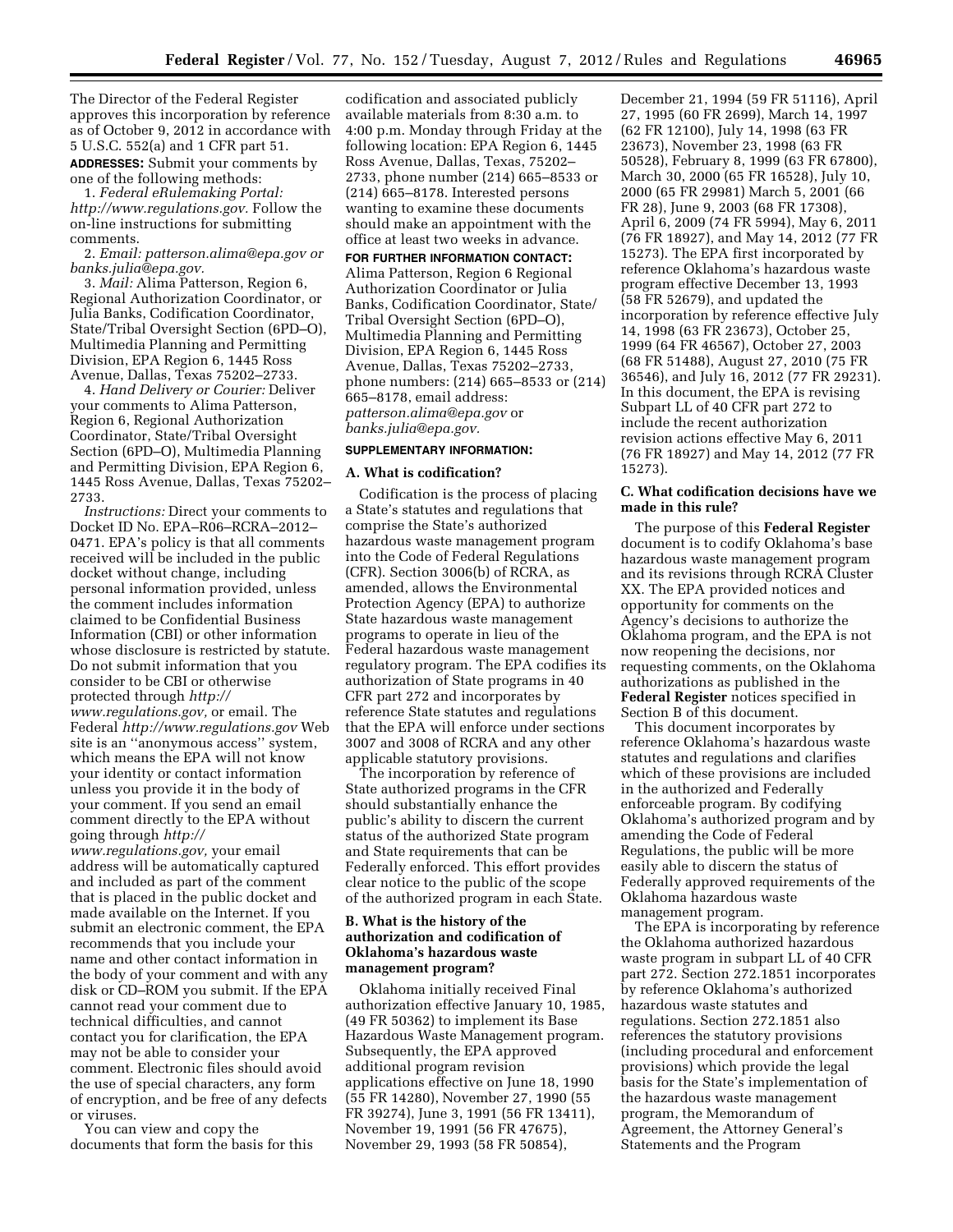Description, which are approved as part of the hazardous waste management program under Subtitle C of RCRA.

# **D. What is the effect of Oklahoma's codification on enforcement?**

The EPA retains its authority under statutory provisions, including but not limited to, RCRA sections 3007, 3008, 3013 and 7003, and other applicable statutory and regulatory provisions to undertake inspections and enforcement actions and to issue orders in authorized States. With respect to these actions, the EPA will rely on Federal sanctions, Federal inspection authorities, and Federal procedures rather than any authorized State analogues to these provisions. Therefore, the EPA is not incorporating by reference such particular, approved Oklahoma procedural and enforcement authorities. Section 272.1851(c)(2) of 40 CFR lists the statutory provisions which provide the legal basis for the State's implementation of the hazardous waste management program, as well as those procedural and enforcement authorities that are part of the State's approved program, but these are not incorporated by reference.

## **E. What State provisions are not part of the codification?**

The public needs to be aware that some provisions of Oklahoma's hazardous waste management program are not part of the Federally authorized State program. These non-authorized provisions include:

(1) Provisions that are not part of the RCRA subtitle C program because they are ''broader in scope'' than RCRA subtitle C (see 40 CFR 271.1(i));

(2) Federal rules for which Oklahoma is not authorized, but which have been incorporated into the State regulations because of the way the State adopted Federal regulations by reference.

State provisions that are ''broader in scope'' than the Federal program are not part of the RCRA authorized program and the EPA will not enforce them. Therefore, they are not incorporated by reference in 40 CFR part 272. For reference and clarity, 40 CFR 272.1851(c)(3) lists the Oklahoma regulatory provisions which are ''broader in scope'' than the Federal program and which are not part of the authorized program being incorporated by reference. ''Broader in scope'' provisions cannot be enforced by the EPA; the State, however, may enforce such provisions under State law.

Oklahoma has adopted but is not authorized for the Federal rules published in the **Federal Register** on October 5, 1990 (55 FR 40834); February 1, 1991 (56 FR 3978); February 13, 1991 (56 FR 5910); April 2, 1991 (56 FR 13406); May 1, 1991 (56 FR 19951); December 23, 1991 (56 FR 66365); June 29, 1995 (60 FR 33912), May 26, 1998 (63 FR 28556), June 14, 2005 (70 FR 34538), August 1, 2005 (70 FR 44150); December 19, 2008 (73 FR 77954); and June 15, 2010 (75 FR 33712). Therefore, these Federal amendments included in Oklahoma's adoption by reference at 252:205–3–2(b) through 252:205–3–2(m) of the Oklahoma Administrative Code, are not part of the State's authorized program and are not part of the incorporation by reference addressed by this **Federal Register** document.

With respect to any requirement pursuant to the Hazardous and Solid Waste Amendments of 1984 (HSWA) for which the State has not yet been authorized, the EPA will continue to enforce the Federal HSWA standards until the State is authorized for these provisions.

#### **F. What will be the effect of Federal HSWA requirements on the codification?**

The EPA is not amending 40 CFR part 272 to include HSWA requirements and prohibitions that are implemented by the EPA. Section 3006(g) of RCRA provides that any HSWA requirement or prohibition (including implementing regulations) takes effect in authorized and not authorized States at the same time. A HSWA requirement or prohibition supersedes any less stringent or inconsistent State provision which may have been previously authorized by the EPA (50 FR 28702, July 15, 1985). The EPA has the authority to implement HSWA requirements in all States, including authorized States, until the States become authorized for such requirement or prohibition. Authorized States are required to revise their programs to adopt the HSWA requirements and prohibitions, and then to seek authorization for those revisions pursuant to 40 CFR part 271.

Instead of amending the 40 CFR part 272 every time a new HSWA provision takes effect under the authority of RCRA section 3006(g), the EPA will wait until the State receives authorization for its analog to the new HSWA provision before amending the State's 40 CFR part 272 incorporation by reference. Until then, persons wanting to know whether a HSWA requirement or prohibition is in effect should refer to 40 CFR 271.1(j), as amended, which lists each such provision.

Some existing State requirements may be similar to the HSWA requirement implemented by the EPA. However,

until the EPA authorizes those State requirements, the EPA can only enforce the HSWA requirements and not the State analogs. The EPA will not codify those State requirements until the State receives authorization for those requirements.

# **G. Statutory and Executive Order Reviews**

The Office of Management and Budget (OMB) has exempted this action from the requirements of Executive Order 12866 (58 *FR* 51735, October 4, 1993), and therefore this action is not subject to review by OMB. This rule incorporates by reference Oklahoma's authorized hazardous waste management regulations and imposes no additional requirements beyond those imposed by State law. Accordingly, I certify that this action will not have a significant economic impact on a substantial number of small entities under the Regulatory Flexibility Act (5 U.S.C. 601 *et seq.*). Because this rule merely incorporates by reference certain existing State hazardous waste management program requirements which the EPA already approved under 40 CFR part 271, and with which regulated entities must already comply, it does not contain any unfunded mandate or significantly or uniquely affect small governments, as described in the Unfunded Mandates Reform Act of 1995 (Pub. L. 104–4).

This action will not have substantial direct effects on the States, on the relationship between the national government and the States, or on the distribution of power and responsibilities among the various levels of government, as specified in Executive Order 13132 (64 *FR* 43255, August 10, 1999), because it merely incorporates by reference existing authorized State hazardous waste management program requirements without altering the relationship or the distribution of power and responsibilities established by RCRA. This action also does not have Tribal implications within the meaning of Executive Order 13175 (65 *FR* 67249, November 6, 2000).

This action also is not subject to Executive Order 13045 (62 *FR* 19885, April 23, 1997), because it is not economically significant and it does not make decisions based on environmental health or safety risks. This rule is not subject to Executive Order 13211, ''Actions Concerning Regulations That Significantly Affect Energy Supply, Distribution, or Use'' (66 *FR* 28355, May 22, 2001), because it is not a significant regulatory action under Executive Order 12866.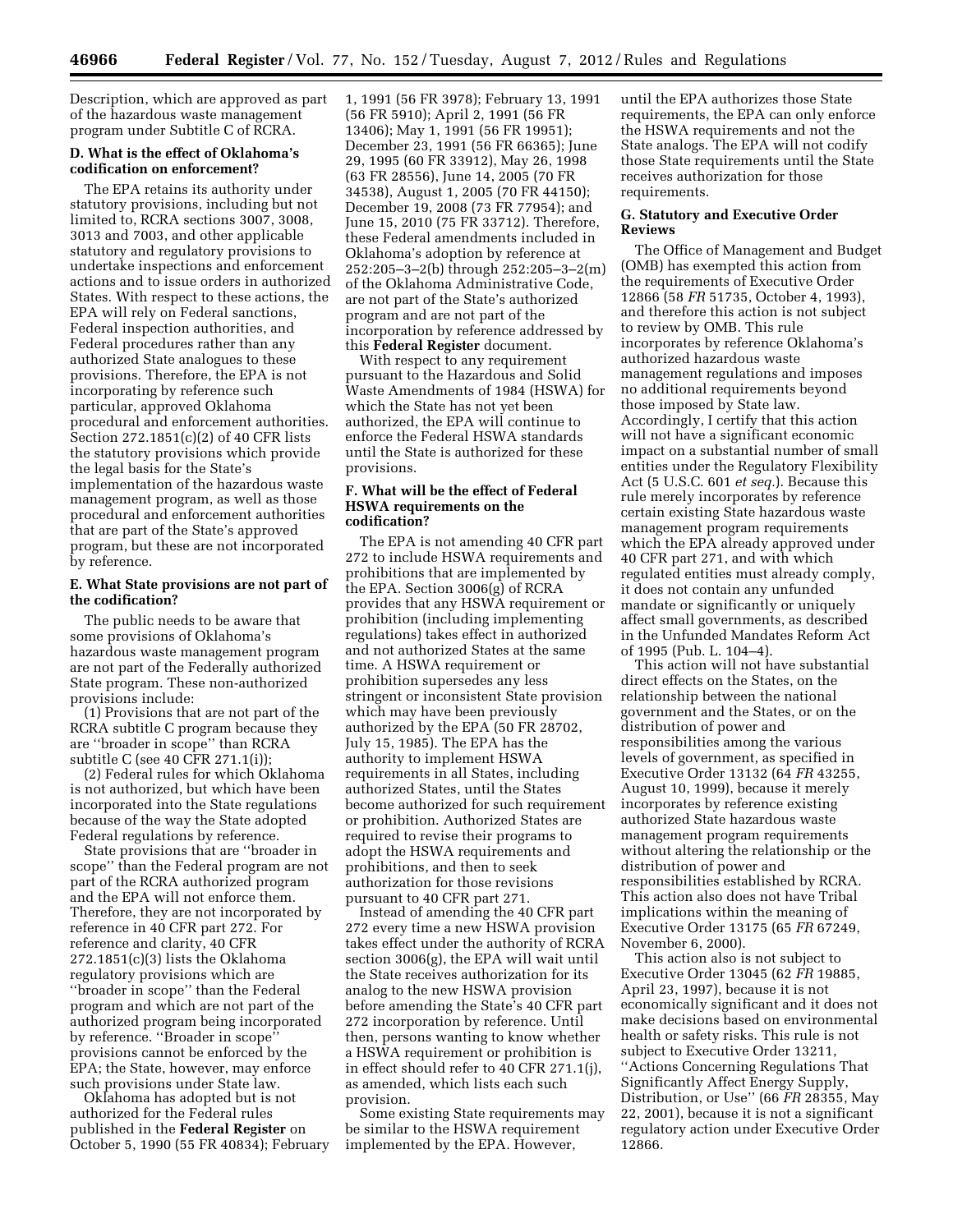The requirements being codified are the result of Oklahoma's voluntary participation in the EPA's State program authorization process under RCRA Subtitle C. Thus, the requirements of section 12(d) of the National Technology Transfer and Advancement Act of 1995 (15 U.S.C. 272 note) do not apply. As required by section 3 of Executive Order 12988 (61 *FR* 4729, February 7, 1996), in issuing this rule, the EPA has taken the necessary steps to eliminate drafting errors and ambiguity, minimize potential litigation, and provide a clear legal standard for affected conduct. The EPA has complied with Executive Order 12630 (53 *FR*  8859, March 15, 1988) by examining the takings implications of the rule in accordance with the ''Attorney General's Supplemental Guidelines for the Evaluation of Risk and Avoidance of Unanticipated Takings'' issued under the executive order. This rule does not impose an information collection burden under the provisions of the Paperwork Reduction Act of 1995 (44 U.S.C. 3501 *et seq.*).

The Congressional Review Act, 5 U.S.C. 801 *et seq.,* as amended by the Small Business Regulatory Enforcement Fairness Act of 1996, generally provides that before a rule may take effect, the agency promulgating the rule must submit a rule report, which includes a copy of the rule, to each House of the Congress and to the Comptroller General of the United States. The EPA will submit a report containing this document and other required information to the U.S. Senate, the U.S. House of Representatives, and the Comptroller General of the United States prior to publication in the **Federal Register**. A major rule cannot take effect until 60 days after it is published in the **Federal Register**. This action is not a ''major rule'' as defined by 5 U.S.C. 804(2).

**Authority:** This action is issued under the authority of Sections 2002(a), 3006 and 7004(b) of the Solid Waste Disposal Act as amended, 42 U.S.C. 6912(a), 6926, 6974(b).

## **List of Subjects in 40 CFR Part 272**

Environmental protection, Administrative practice and procedure, Confidential business information, Hazardous waste, Hazardous waste transportation, Incorporation by reference, Indian lands, Intergovernmental relations, Penalties, Reporting and recordkeeping requirements, Water pollution control, Water supply.

Dated: July 5, 2012. **Samuel Coleman,**  *Acting Regional Administrator, EPA Region 6.* 

For the reasons set forth in the preamble, 40 CFR part 272 is amended as follows:

# **PART 272—APPROVED STATE HAZARDOUS WASTE MANAGEMENT PROGRAMS**

■ 1. The authority citation for part 272 continues to read as follows:

**Authority:** Sections 2002(a), 3006, and 7004(b) of the Solid Waste Disposal Act, as amended by the Resource Conservation and Recovery Act, as amended, 42 U.S.C. 6912(a), 6926, and 6974(b).

■ 2. Revise § 272.1851 to read as follows:

## **§ 272.1851 Oklahoma State-administered program: Final authorization.**

(a) Pursuant to section 3006(b) of RCRA, 42 U.S.C. 6926(b), the EPA granted Oklahoma final authorization for the following elements as submitted to EPA in Oklahoma's base program application for final authorization which was approved by EPA effective on January 10, 1985. Subsequent program revision applications were approved effective on June 18, 1990, November 27, 1990, June 3, 1991, November 19, 1991, November 29, 1993, December 21, 1994, April 27, 1995, March 14, 1997, July 14, 1998 and November 23, 1998, February 8, 1999, March 30, 2000, July 10, 2000, March 5, 2001, June 9, 2003, April 6, 2009, May 6, 2011, and May 14, 2012.

(b) The State of Oklahoma has primary responsibility for enforcing its hazardous waste management program. However, EPA retains the authority to exercise its inspection and enforcement authorities in accordance with sections 3007, 3008, 3013, 7003 of RCRA, 42 U.S.C. 6927, 6928, 6934, 6973, and any other applicable statutory and regulatory provisions, regardless of whether the State has taken its own actions, as well as in accordance with other statutory and regulatory provisions.

(c) *State Statutes and Regulations.* (1) The Oklahoma statutes and regulations cited in paragraph  $(c)(1)(i)$  of this section are incorporated by reference as part of the hazardous waste management program under subtitle C of RCRA, 42 U.S.C. 6921 *et seq.* The Director of the Federal Register approves this incorporation by reference in accordance with 5 U.S.C. 552(a) and 1 CFR part 51. You may obtain copies of the Oklahoma regulations that are incorporated by reference in this

paragraph from the State's Office of Administrative Rules, Secretary of State, P.O. Box 53390, Oklahoma City, OK 73152–3390; Phone number: 405–521– 4911; Web site: *[www.sos.state.ok.us/](http://www.sos.state.ok.us/oar/oar_welcome.htm) oar/oar*\_*[welcome.htm.](http://www.sos.state.ok.us/oar/oar_welcome.htm)* The statutes are available from West Publishing Company, 610 Opperman Drive, P.O. Box 64526, St. Paul, Minnesota 55164– 0526; Phone: 1–800–328–4880; Web site: *[http://west.thomson.com.](http://west.thomson.com)* You may inspect a copy at EPA Region 6, 1445 Ross Avenue, Dallas, Texas 75202 (Phone number (214) 665–8533), or at the National Archives and Records Administration (NARA). For information on the availability of this material at NARA, call 202–741–6030, or go to: *[http://www.archives.gov/](http://www.archives.gov/federal-register/cfr/ibr-locations.html) [federal-register/cfr/ibr-locations.html.](http://www.archives.gov/federal-register/cfr/ibr-locations.html)* 

(i) The binder entitled ''EPA-Approved Oklahoma Statutory and Regulatory Requirements Applicable to the Hazardous Waste Management Program'', May, 2012. Only those provisions that have been authorized by EPA are incorporated by reference. These provisions are listed in Appendix A to Part 272.

(ii) [Reserved]

(2) The following provisions provide the legal basis for the State's implementation of the hazardous waste management program, but they are not being incorporated by reference and do not replace Federal authorities:

(i) Oklahoma Environmental Crimes Act, as amended through July 1, 2010, 21 Oklahoma Statutes (O.S.), Sections 1230.1 *et seq.* 

(ii) Oklahoma Open Meetings Act, as amended through July 1, 2010, 25 Oklahoma Statutes (O.S.), Sections 301 *et seq.* 

(iii) Oklahoma Statutes, Title 27A, ''Environment and Natural Resources'', as amended through July 1, 2010: Chapter 1, ''Oklahoma Environmental Quality Act'', Sections 1–1–101 *et seq.;*  Chapter 2, ''Oklahoma Environmental Quality Code'', Sections 2–2–101, 2–2– 104, 2–2–201, 2–3–101(F)(1), 2–3–104, 2–3–202, 2–3–501, 2–3–502, 2–3–503, 2–3–504; ''Oklahoma Hazardous Waste Management Act'', Sections 2–7–102, 2– 7–104, 2–7–105 (except 2–7–105(27), 2–  $7-105(29)$  and  $2-7-105(34)$ ,  $2-7-106$ , 2–7–107, 2–7–108(B)(2), 2–7–109, 2–7– 110(A), 2-7-111(C)(2)(b) and (c), 2-7-111(C)(3), 2–7–113.1, 2–7–115, 2–7– 116(A), 2–7–116(G), 2–7–116(H)(1), 2– 7–117, 2–7–123, 2–7–126, 2–7–129, 2– 7–130, 2–7–131, 2–7–132, and 2–7–133; ''Oklahoma Uniform Environmental Permitting Act'', Sections 2–14–101 *et seq.* 

(iv) Oklahoma Open Records Act, as amended through July 1, 2010, 51